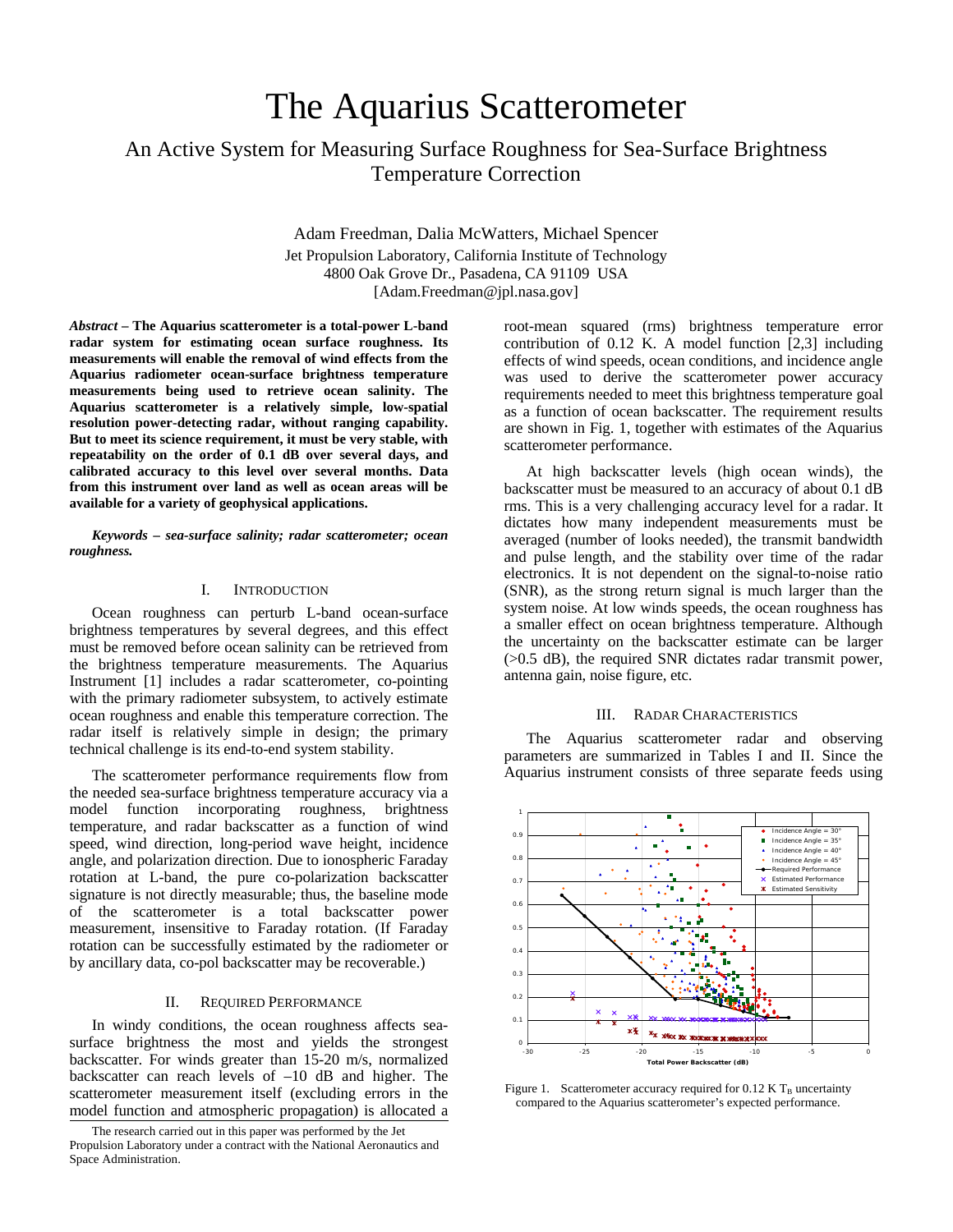one offset-parabolic reflector, three beams are generated forming a swath on the ground about 370 km wide, as illustrated in Fig. 2. Note that a number of the key scatterometer parameters are dictated by the need to coexist and share an antenna with the radiometer subsystem. The relatively low pulse repetition frequency (PRF) of 100 Hz, for example, was dictated by the radiometer's need for continuous, several millisecond-long integration periods.

The performance requirements indicated in Fig. 1 represent the total effect of several scatterometer error sources. The largest time-dependent instrument power fluctuations are due to fluctuations in gain; these are continuously estimated through loopback power measurements during the radar transmit interval. Long-term stability, i.e., the instrument drift over hours, days, and even months, can contribute no more than 0.1 dB of rms error. Over short time scales, from the orbit period of 1.6 hours up to the ground repeat-track interval of 7 days, this stability is to be ensured via tight thermal control of the sensitive radiofrequency (RF) electronics. Over longer time scales, both thermal control and temperature-dependent calibration correction will ensure that drift errors do not exceed 0.1 dB rms. Precise altitude and attitude control will ensure accurate range corrections.

TABLE I. RADAR PARAMETERS COMMON TO ALL BEAMS

| <b>Parameter</b>                              | Value                     |  |  |
|-----------------------------------------------|---------------------------|--|--|
| Nominal Launch and Mission Duration           | Spring, 2009, for 3 years |  |  |
| Equatorial Altitude (km)                      | 657                       |  |  |
| Orbit Inclination (deg)                       | 98                        |  |  |
| <b>Orbit Equatorial Crossing</b>              | 6:00 PM ascending         |  |  |
| Ground-track repeat interval                  | 7 days, 103 orbits        |  |  |
| Radar Frequency (MHz)                         | 1260                      |  |  |
| Transmit/Receive Band Width (MHz)             | 4/5                       |  |  |
| Polarization <sup>a</sup>                     | HH, HV, VV, VH            |  |  |
| Pulse Repetition Frequency, PRF (Hz)          | 100                       |  |  |
| No. Measurements Per Second                   | 5.6                       |  |  |
| Transmitter Power (W)                         | $200 - 250$               |  |  |
| Transmit Pulse Length (ms)                    | 1                         |  |  |
| Measurement Integration Time <sup>b</sup> (s) | 6                         |  |  |
| Dynamic Range (sigma-0)                       | 0 dB to $-40$ dB          |  |  |
| Antenna                                       | 2.5-m offset parabola     |  |  |
| Feedhorns                                     | 3 feeds, 50 cm diameter   |  |  |
| Attitude Control/Knowledge (degrees)          | 0.5/0.1                   |  |  |

<sup>a</sup> Received power on four channels are summed to create a total power measurement. b Nominal ground-processing averaging time for scatterometer data products.

TABLE II. RADAR PARAMETERS PER BEAM

| <b>Parameter</b>                             | <b>Inner</b> | <b>Middle</b> | Outer    |
|----------------------------------------------|--------------|---------------|----------|
| Look Angle (deg)                             | 25.9         | 33.9          | 40.3     |
| Azimuth Angle (deg)                          | 9.7          | $-15.3$       | 6.5      |
| Incidence Angle (deg)                        | 28.8         | 37.9          | 45.5     |
| Average $3$ dB Beam Width <sup>c</sup> (deg) | 6.5/4.7      | 6.7/4.8       | 7.1/5.1  |
| Peak Gain (dBi)                              | 28.5         | 28.1          | 27.7     |
| Peak Cross-Pole Gain (dBi)                   | 6.3          | 8.4           | 10.1     |
| Pulse Integration Time (ms)                  | 1.8          | $\mathcal{D}$ | 2.3      |
| Footprint Size (3 dB two-way)                | 71 x 58      | 91 x 65       | 122 x 74 |

c one-way / two-way 3 dB beam widths.

The other major source of instrument measurement error comes from fading and speckle, which have characteristics akin to thermal noise. These errors average down with longer



Figure 2. Ground footprints and swaths of the three Aquarius beams relative to the sub-spacecraft location and ground track. The inner, dashed ellipses indicate the two-way 3-dB scatterometer footprints.

integration time and a larger number of effective independent "looks". The bandwidth-time product is critical here, and this portion of the error budget (<< 0.1 dB for high SNR situations) dictates the 4 MHz transmit frequency, 1 ms transmit pulse length, and the 6 second final scatterometer data product.

These error sources are traditionally broken down using *Kp*, the normalized measurement error:

$$
K_{p,TP} = \frac{\sqrt{\text{Var}[\sigma_{TP}]} }{\sigma_{TP}} = \sqrt{K_{pr}^2 + K_{pc,TP}^2}
$$
  
= 
$$
\sqrt{K_{pr}^2 + \frac{\sum [K_{pc}^2(\sigma_i) \times \sigma_i^2]}{\sum \sigma_i^2}}
$$
 (1)

*Kpr* is the total relative error in knowledge of all parameter values in the radar equation other than ocean backscatter, while  $K_{pc}$  is the inherent sensitivity of the measurement to the random effects of fading and thermal noise and is a function of backscatter power and SNR [4],

$$
K_{pc,performance} = \frac{1}{\sqrt{N_p \beta_r \tau_f}} \sqrt{1 + \frac{2}{S} \left(\frac{\beta_r \tau_f}{\beta_r \tau_r}\right) + \frac{1}{S^2} \left(\frac{\beta_r \tau_f}{\beta_r \tau_r}\right) \left(1 + \frac{\tau_r}{\tau_n}\right)}
$$
(2)  

$$
S = \frac{P \tau_r}{\beta_r \tau_r N_0}
$$

where the following variables are used in  $(1)$  and  $(2)$ :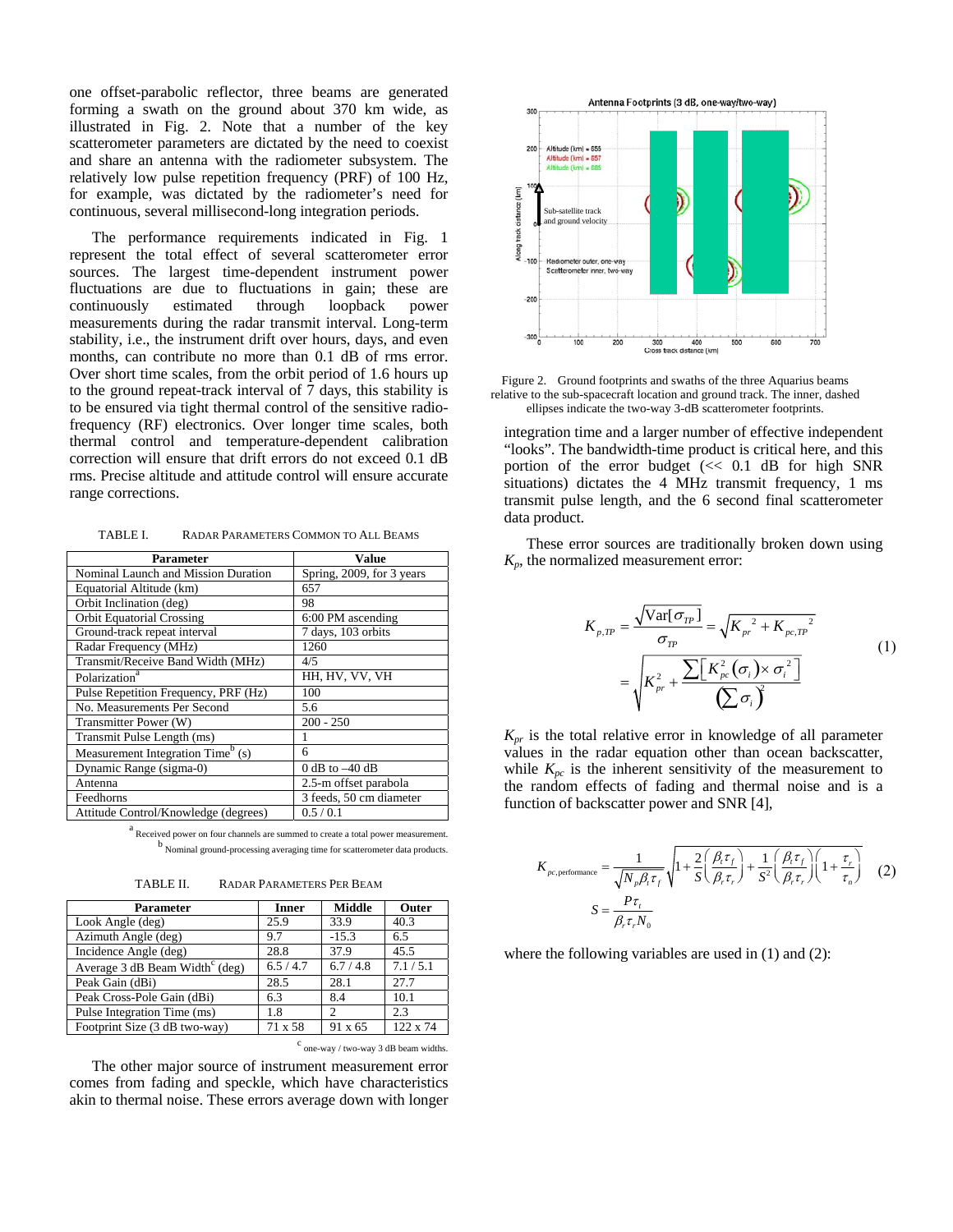- *TP*= Total power quantity
- $\sigma_{rp}, \sigma_{\bar{r}}$  Radar backscatter level for TP measurement, or polarimetric channel *i*
	- $N_p$  = Number of transmit pulses averaged
	- $\beta_t$  = transmit bandwidth
	- $\beta_r$  = receive bandwidth
	- $\tau$  = length of transmitted pulse
	- $\tau_f$  = footprint "fill" time
	- $\tau_r$  = length of echo receive window (  $\geq \tau_t + \tau_f$ )
	- $\tau_n$  = length of noise-only receive window
	- *S* = signal-to-noise ratio
	- *P* = maximum received power
	- $N_0$  = noise power spectral density

In Fig. 1, the curve marked "Estimated Performance" corresponds to the instrument portion of total-power  $K_n$ , including  $K_{pc}$  and the  $K_{pr}$  errors in gain and instrument losses (range and propagation loss errors are not included). The curve marked "Estimated Sensitivity" corresponds to the predicted *Kpc* of the instrument. At high ocean backscatter, the instrument stability is the dominant error source, while at low ocean backscatter, the low SNR dominates.

Since the ionosphere will rotate the polarizations of any transmitted and reflected signal, the Aquarius scatterometer is partially polarimetric. The transmitter alternates between horizontal and vertical polarizations, as does the receiver, in a six-step sequence shown in Fig. 3. A 1 ms transmit event is followed by a 9 ms gap (sufficient for the radiometer integration measurement) within which the echo can be detected. The receive window has a commandable start delay and window length (up to 4 ms). Noise-only measurements are also included in the sequence, which is then repeated for each of the three beams. The total measurement sequence consists of 18 measurements and lasts 0.18 seconds. Note that polarimetric cross-correlations cannot be collected due to the single-string design of the Aquarius scatterometer and its low PRF.

For total power (TP) processing, all co-pol and cross-pol power measurements (HH, HV, VV, VH) are summed, and represent the total ocean backscatter from a set of orthogonal transmit polarizations. This TP sum is independent of Faraday rotation. The strongest ocean return, usually corresponding to the VV backscatter, tends to control the TP magnitude for expected levels of Faraday rotation.

# IV. RADAR DESIGN

A block diagram of the Aquarius scatterometer is shown in Fig. 4. The radar consists of a Scatterometer Back End (SBE), Scatterometer Front End (SFE), diplexers, couplers, ortho-mode transducers (OMT), feeds, associated cabling, and the reflector. In addition, a chirp generator and solid-



Figure 3. Scatterometer timing sequence. First echo is "HV1": H-pol transmit, V-pol receive, on Beam 1.

state power amplifier (SSPA) are used to generate the highpower radar transmit signal. Digital data processing is performed external to the Scatterometer subsystem by the Instrument Command and Data Subsystem (ICDS). The ICDS computes average echo power, noise-only power, loopback power, and measures any DC-bias voltage. It will also compute a warning flag for radio-frequency interference (RFI) based on commandable power threshold levels.

A greatly attenuated portion of the transmit signal is routed to the receiver through the loopback path and is used to calibrate drifts in transmit and receive gain. Two loopback attenuators are not part of the actual echo transmit and receive path; thus variations in loss of these two components must be kept very small or removed after the fact via calibration data. Portions of the echo transmit and receive path not part of the loopback also must have very stable losses. The diplexer, coupler, and OMT portions of the Tx/Rx path must already be stable or calibratable to a level an order-of-magnitude greater than the scatterometer requires to meet the radiometer's measurement stability. But the scatterometer relies on a 7-pole switch which must have an extremely stable loss.

Aquarius uses several approaches to meet these tight stability requirements. First, the SFE and SBE will be tightly temperature controlled using an active thermal control system. The system consists of a precise proportionalintegral (PID) controller and heater within a thermally insulated zone connected to a radiator plate. This system is expected to maintain the SFE and SBE to within 0.4°C rms over orbit and several-day time scales. (Front-end components such as the diplexer and OMT are within an active thermal control zone with a 0.1°C rms stability requirement.) Second, the SFE and SBE are instrumented with several high-precision temperature sensors which are used to both verify temperature stability and to correct for temperature drifts using component and system losstemperature curves collected prior to launch. Thus, prelaunch scatterometer calibration is a key part of the instrument design. Third, the ground processing team will use several ground-truth techniques and validation sites to remove slowly-varying post launch biases and drifts. These latter two techniques can remove monotonic, long-period, and seasonal drifts from the scatterometer measurement data, with the objective of detecting true fluctuations in backscatter and brightness temperature over the annual cycle and mission lifetime.

# V. DATA PRODUCTS

The Aquarius scatterometer will return estimates of backscatter power continuously over most of the Earth, including land and ice as well as ocean areas. Although the exact processing sequence has not been finalized, the raw data collected in 0.18 second cycles will be corrected for gain fluctuations using the loopback measurements, corrected for thermal noise using the noise-only measurements, averaged into sub-second bins, combined into the TP measurement product, and averaged to generate a final 6-second scatterometer total-backscatter-power data product. This product will have an along-track spatial